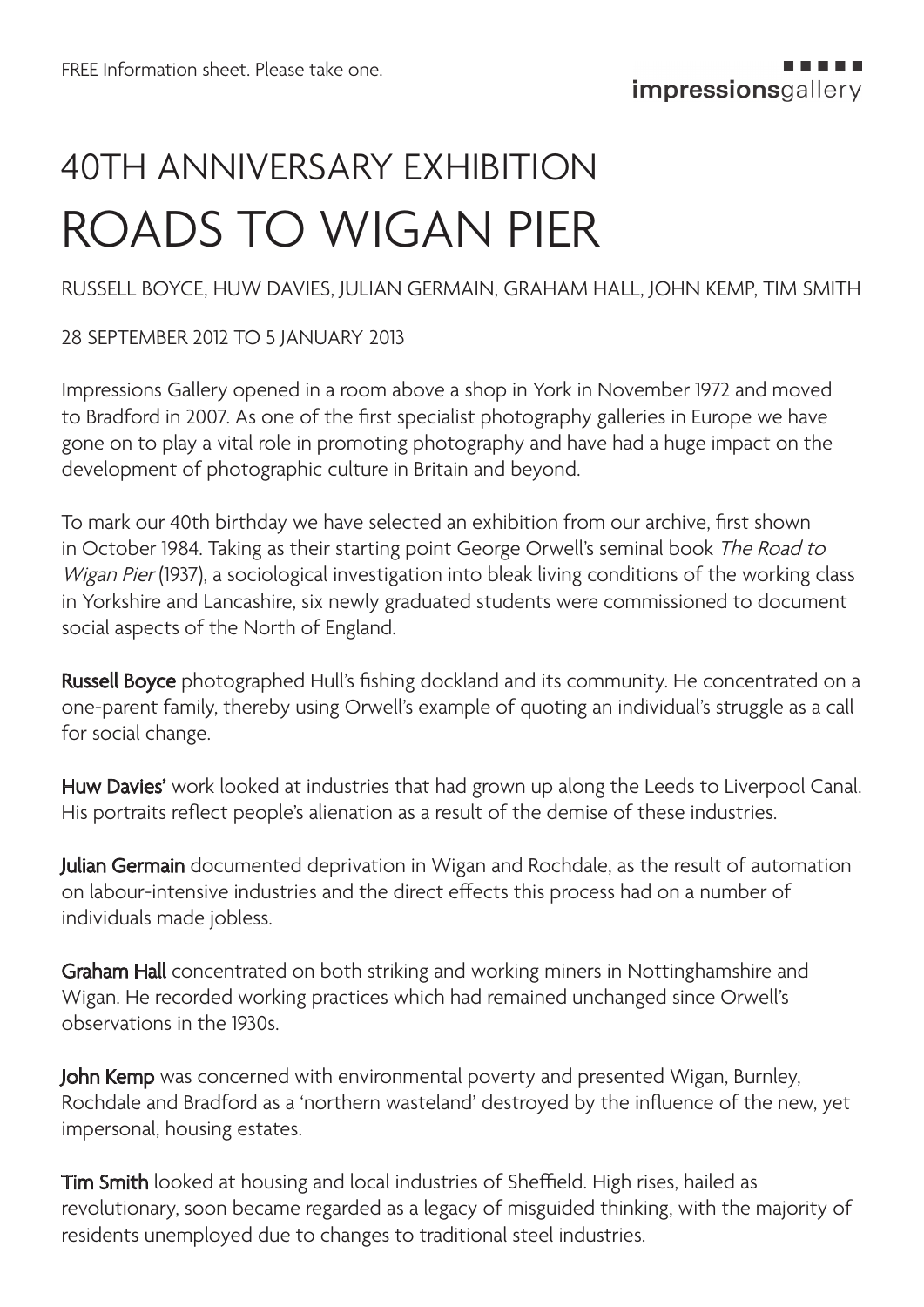The exhibition presents the photographers' original prints, mounts and text with quotes from Orwell's observations on class and unemployment.

These photographs of Orwellian dystopia show the northern urban landscape and its people on the brink of social and cultural change, and what it is like to have "the dull, evil cloud of unemployment hanging over you". Today, in these times of economic hardship Roads to Wigan Pier serves as a relevant reminder that, perhaps, we should not forget the symbols of poverty and neglect of the recent past.

To find out more browse our Reading Table, or come to our related events. To make a booking please visit our Welcome Desk or call 01274 737843.

### Where did the years go? Symposium

Saturday 10 November 2012, 2.00pm to 4.30pm The exhibiting photographers will discuss their current thinking on photography and their thirty-year career trajectory. Early bird ticket £3.00 on the day £5.00

#### Archive Connections

Saturday 8 December 2012, 2.00pm to 3.00pm Anne McNeill, Director Impressions Gallery and Brian Liddy, Curator, National Media Museum will discuss the gallery's role in British photography and its connections with the museum's photographic archive. Event at National Media Museum. FREE, booking advised.

## Director's Talk

Saturday 8 December 2012, 3.30pm to 4.30pm Join Impressions Director Anne McNeill to hear about her selection of our 40th anniversary exhibition and the gallery's role in British photography over the last 40 years. Free event, booking advised.

#### Artist Information

Russell Boyce joined Reuters as a staff photographer in 1988, he went on to be the Deputy Chief Photographer for UK and Ireland and is now the Global Editor, News Projects, Pictures at this agency where he runs the daily picture file from Asia. Boyce has worked in war zones and covered international politics and is lead editor at major sporting events such as the FIFA World Cup, 2010 and London 2012 Olympics.

After Roads to Wigan Pier Huw Davies continued to work on a number of documentary photography projects, such as Unwatched Operations Impressions Gallery 1986 and Home from Home Cross Channel Photographic Mission (now Photoworks) 1993 before concentrating on filmmaking. Over the last 20 years he has undertaken commissions for the BBC, Discovery Channel and Screen Scotland. In 2004 he co-founded the Berwick Film and Media Arts Festival and was its Artistic Director for four years. He is currently the Professor of Lens Media and Dean of the faculty of Arts, Design and Technology at The University of Derby.